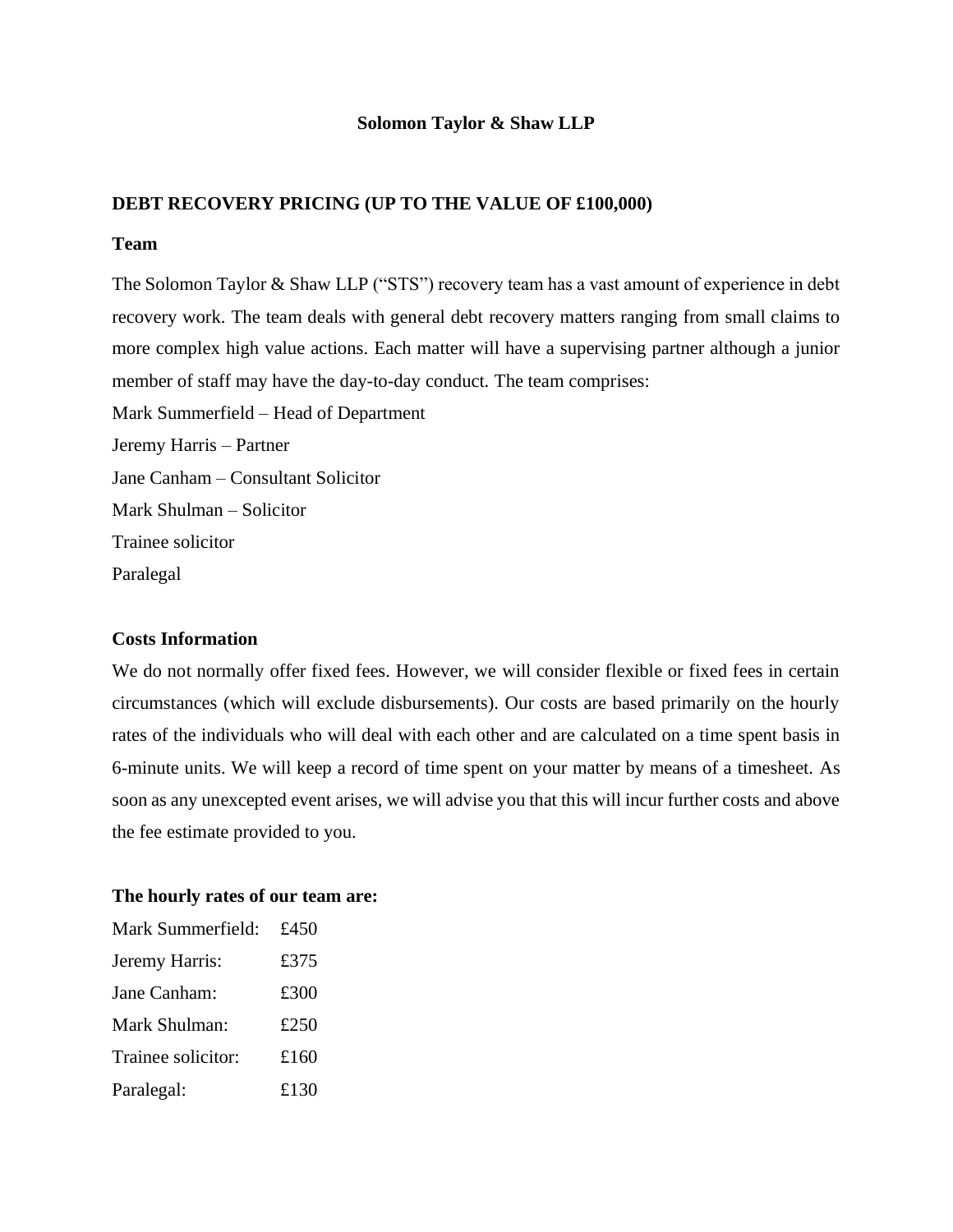Rates are reviewed annually and are subject to change.

Our pricing for initial advice, letters before action, commencing or defending claims (up to and including trial) in relation to debt recovery will usually fall within the following ranges:

- Simple case  $(\text{\pounds}1,000 \text{\pounds}5,000)$  plus disbursements
- Medium complexity value  $(\text{\pounds}5,000 \text{ to } \text{\pounds}25,000)$  plus disbursements
- High complexity value  $(\text{\pounds}10,000 \text{\pounds}50,000)$  plus disbursements

# **Services provided – Key stages**

- Taking initial instructions, review the papers and advising you on the merits and likelihood of recovery (status subject to change throughout the proceedings)
- Letter Before Action and Pre-Action Correspondence
- Issue Proceedings
- Review and advising on your claim or response from the other party
- Preparation of Defence/Defence and Counterclaim
- Stay of proceedings to explore mediation/Alternative Dispute Resolution (ADR)
- Disclosure and Inspection of Documents
- Preparation and Exchange of Witness Statements
- Pre-trial review
- Preparation /attendance on Trial

Factors that could make a case more complex and therefore increase costs could include the following:

- Amending a claim;
- Dealing with a Defendant outside the Jurisdiction;
- An Application for an Extension of Time for Service outside the Jurisdiction;
- An Application for an Extension of Time for Service outside the Jurisdiction;